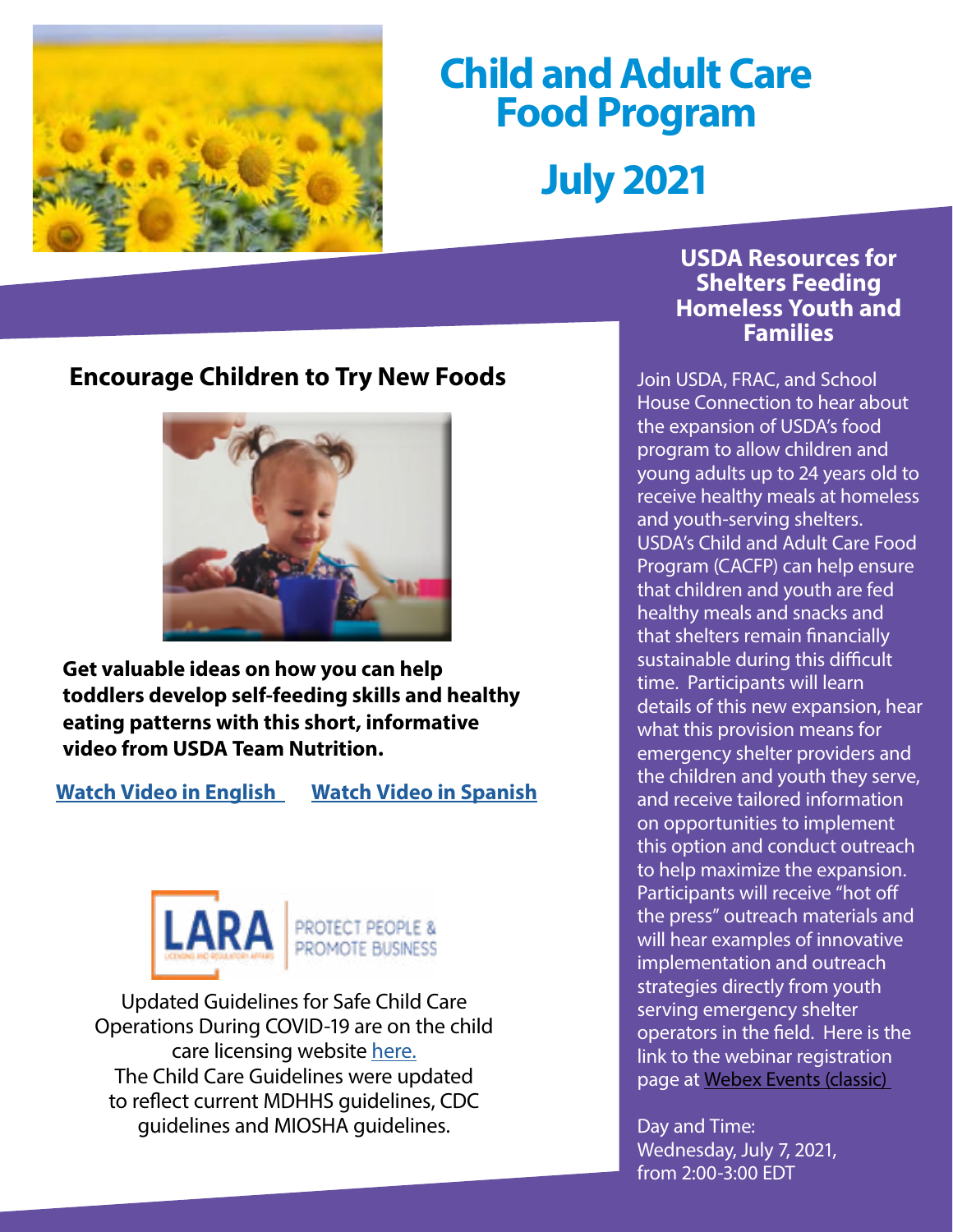# **Brighton CACFP Meal Pattern Trainings**

Free on-line trainings are now available.

**Brighton Training** Website link:

[www.](http://www.misponsortraining.com) [misponsortraining.com](http://www.misponsortraining.com)

#### **New Sponsor Training 2021**

(Course name: Michigan 120) is now live. This training is for new Sponsors and/ or Sponsors with new staff. It includes Civil Rights.

#### **Annual Sponsor Training**

(Course Name: Michigan 110) is for returning CACFP sponsors and also included Civil Rights.

Both provide key training for new and returning staff.

A link to the training site is also located on the CACFP web page under the training button.



## **Child and Adult Care Food Program (CACFP) Meal Pattern Flexibility Waiver: Effective for July 1, 2021 to June 30, 2022, is now available.**

The USDA approved a nationwide waiver for meal pattern flexibility for School Year (SY) 2021-2022 for the CACFP (**[Waiver # 91](https://gcc02.safelinks.protection.outlook.com/?url=https%3A%2F%2Ffns-prod.azureedge.net%2Fsites%2Fdefault%2Ffiles%2Fresource-files%2FCOVID19NationwideWaiver91os.pdf&data=04%7C01%7CGalbaviT%40michigan.gov%7Caa13ce630ed34df3e71208d9371006f5%7Cd5fb7087377742ad966a892ef47225d1%7C0%7C0%7C637601364239559241%7CUnknown%7CTWFpbGZsb3d8eyJWIjoiMC4wLjAwMDAiLCJQIjoiV2luMzIiLCJBTiI6Ik1haWwiLCJXVCI6Mn0%3D%7C1000&sdata=blm6o%2B%2BPV8zziUfcATDKWACC8VpPqis3qxmbJANcLU8%3D&reserved=0)**). This waiver is offered to encourage the safe re-opening of child and adult care facilities throughout the summer and school year of 2021-2022. The USDA expects and strongly encourages Program operators to maintain and meet the nutrition standards for the CACFP to the greatest extent possible to ensure access to safe, nutritious meals.

The CACFP Meal Pattern Flexibility **[waiver request](https://gcc02.safelinks.protection.outlook.com/?url=https%3A%2F%2Fforms.office.com%2FPages%2FResponsePage.aspx%3Fid%3Dh3D71Xc3rUKWaoku9HIl0adBQgBF3EpMrfJJyRNd7ZFURUdTSUo1Q0dFNUw1M1VNTFVLWUZKSjc5SC4u&data=04%7C01%7CGalbaviT%40michigan.gov%7Caa13ce630ed34df3e71208d9371006f5%7Cd5fb7087377742ad966a892ef47225d1%7C0%7C0%7C637601364239559241%7CUnknown%7CTWFpbGZsb3d8eyJWIjoiMC4wLjAwMDAiLCJQIjoiV2luMzIiLCJBTiI6Ik1haWwiLCJXVCI6Mn0%3D%7C1000&sdata=jyvMbMUoQd5QRROr9uxG8BK%2FFD70ysF3N%2BloxM1uaTA%3D&reserved=0) [form](https://gcc02.safelinks.protection.outlook.com/?url=https%3A%2F%2Fforms.office.com%2FPages%2FResponsePage.aspx%3Fid%3Dh3D71Xc3rUKWaoku9HIl0adBQgBF3EpMrfJJyRNd7ZFURUdTSUo1Q0dFNUw1M1VNTFVLWUZKSjc5SC4u&data=04%7C01%7CGalbaviT%40michigan.gov%7Caa13ce630ed34df3e71208d9371006f5%7Cd5fb7087377742ad966a892ef47225d1%7C0%7C0%7C637601364239559241%7CUnknown%7CTWFpbGZsb3d8eyJWIjoiMC4wLjAwMDAiLCJQIjoiV2luMzIiLCJBTiI6Ik1haWwiLCJXVCI6Mn0%3D%7C1000&sdata=jyvMbMUoQd5QRROr9uxG8BK%2FFD70ysF3N%2BloxM1uaTA%3D&reserved=0)** must be completed to request a waiver. It can be completed at any time during the waiver period.

Complete the waiver form to request any or all of the following items:

- Waive the requirement to serve one whole grain rich (WGR) item per day
- Waive the requirement to begin using ounce equivalents to measure grain servings by October 1, 2021
- Waive the requirement to serve only fat free flavored milk (allows 1% flavored milk for participants ages 6 and up ONLY)

CACFP operators will need to provide targeted, justified reasons for each request(s) to waive the above meal pattern requirements. Reasons given are to demonstrate specific need based on the Sponsor's plans to support access to nutritious meals while minimizing potential exposure to COVID-19. Requests will be approved on a case by case basis for each sponsor. You will be notified via email regarding MDE's decision.

Please keep your participants' health and well-being in mind and seek to meet the meal pattern requirements to the greatest extent possible. All CACFP meal pattern requirements remain in effect.

The Child and Adult Care Food Program form is found on the MDE CACFP webpage under resources and here: **[MDE CACFP Meal Pattern Waiver Request Form](https://gcc02.safelinks.protection.outlook.com/?url=https%3A%2F%2Fforms.office.com%2FPages%2FResponsePage.aspx%3Fid%3Dh3D71Xc3rUKWaoku9HIl0adBQgBF3EpMrfJJyRNd7ZFURUdTSUo1Q0dFNUw1M1VNTFVLWUZKSjc5SC4u&data=04%7C01%7CGalbaviT%40michigan.gov%7Caa13ce630ed34df3e71208d9371006f5%7Cd5fb7087377742ad966a892ef47225d1%7C0%7C0%7C637601364239569197%7CUnknown%7CTWFpbGZsb3d8eyJWIjoiMC4wLjAwMDAiLCJQIjoiV2luMzIiLCJBTiI6Ik1haWwiLCJXVCI6Mn0%3D%7C1000&sdata=L4%2BnOWRr4dvhWsWwWpyMN6NK2QESKySiECMRHzkPvn0%3D&reserved=0)**

If you have any questions, please contact your program analyst (email is best), Melissa Lonsberry, Program Consultant, at lonsberrym@michigan.gov or the CACFP office at MDE-CNAP-CACFP@michigan.gov.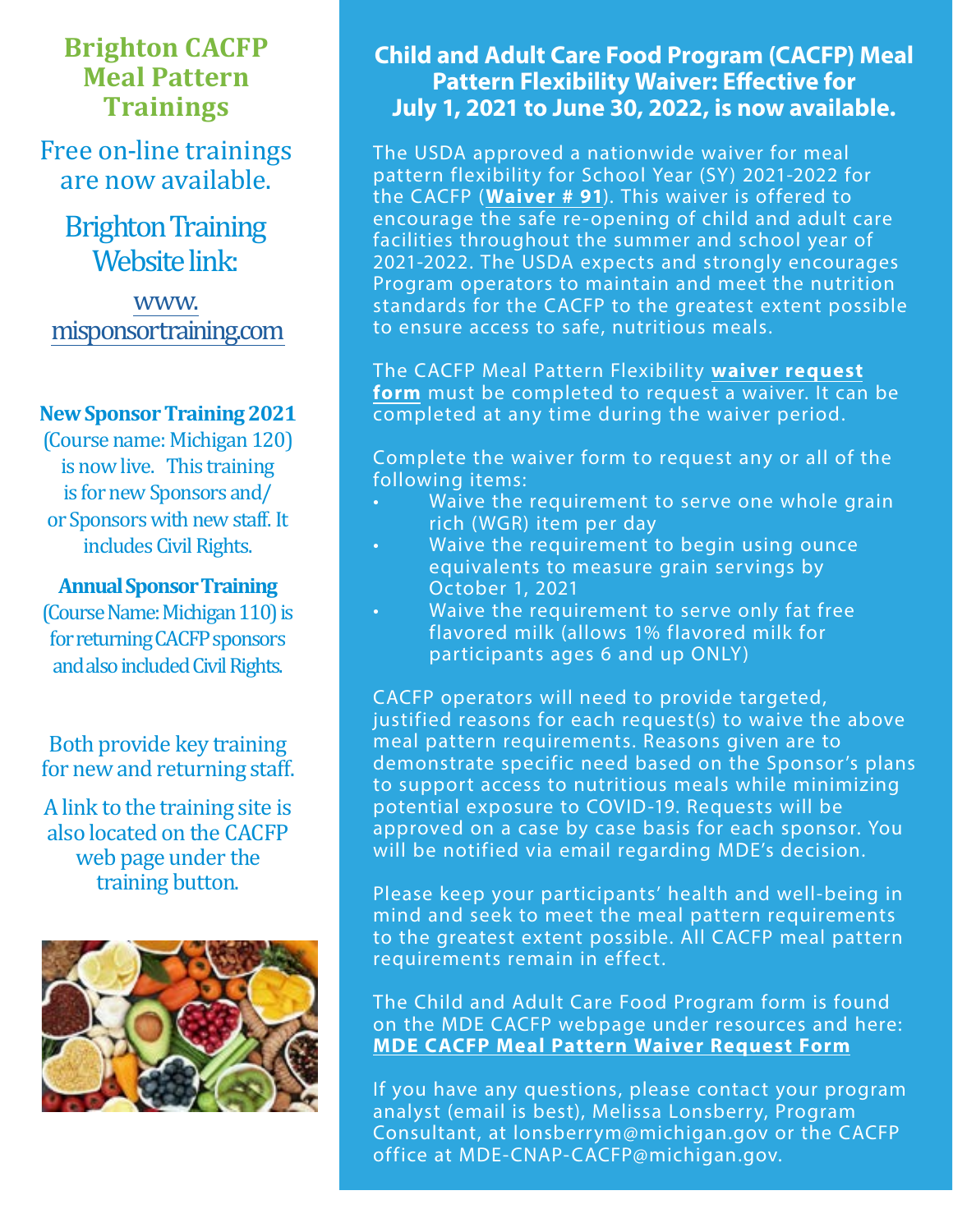# **Cultivate Michigan Marketplace: Growing Connections in Early Care and Education**

Later this summer, we will virtually gather early care and education providers, farmers, food suppliers, and farmers market managers in each region of the state to make connections between local food buyers and sellers.

Join us to build your network in these virtual meet-the-buyers style events! Food suppliers will make connections and learn how to market and sell to early care and education sites, and child care providers will connect with sellers to purchase local foods for the children they serve

These Cultivate Michigan Marketplace events are for:

- Early Care and Education Providers interested in purchasing local food products from farmers, food suppliers, and farmers markets in their region. Child care centers, family care homes, Head Start and Early Head Start, tribal child care programs, and preschools based in K-12 schools are welcome.
- Food Suppliers interested in selling local foods to early care and education sites in their region. Farmers, farmers market managers, food hubs, processors, and distributors are welcome.

Save the date for your regional event!

Each virtual event will take place from 6:30 – 7:30 pm on the following dates:

- Monday, August 16 Upper Peninsula
- Tuesday, August 17 Southwest Michigan
- Wednesday, August 18 West Michigan
- Thursday, August 19 Northern Lower Peninsula
- Monday, August 23 East Michigan
- Tuesday, August 24 Mid-Michigan
- Wednesday, August 25 Southeast Michigan
- Thursday, August 26 Southeast Michigan (Wayne, Oakland, and Macomb counties)

More details and registration to come soon.

To learn more about farm to early care and education, visit the Michigan Farm to Early Care and [Education Network website.](https://gcc02.safelinks.protection.outlook.com/?url=https%3A%2F%2Furldefense.com%2Fv3%2F__https%3A%2Fr20.rs6.net%2Ftn.jsp%3Ff%3D001PwArl2LoeZtXYO5GTHyEi4svcMw_VSLos-h3nq_IMF4leiFrwJIzouTpVO7aLqm4OSJ6lYgtzQvD7XPnQ24r3HIpdUHkSNwJynAbYf2nlT3TDNSyz0TZRLmLfj5RqqdqdpFOCxf5DXlqzKxyWHJ11GXfC6VbCXT0iP6HVfJnZqs9NPQwkEJYZP786eF3t4o8%26c%3D9oMsqeyGjQmMMAc5nNv7t_5dCNNkHQPn3kZtdcLbTBOSe-a5onWCxg%3D%3D%26ch%3DpmAc7vakIsxPfMZDHx45MgfsvBAwX_A5GCE60s0j_e6Negm9tfnFDA%3D%3D__%3B!!HXCxUKc!l1k_poH6jJxkHUlAuhAZfesiQ90l52bSm-yRFxzhd16rT_uRUeKMD-NVXtzdyc8%24&data=04%7C01%7CGalbaviT%40michigan.gov%7C83ded7ffef4e42c1877308d935919302%7Cd5fb7087377742ad966a892ef47225d1%7C0%7C0%7C637599721611318017%7CUnknown%7CTWFpbGZsb3d8eyJWIjoiMC4wLjAwMDAiLCJQIjoiV2luMzIiLCJBTiI6Ik1haWwiLCJXVCI6Mn0%3D%7C1000&sdata=bhHg9kaAd4YptRa0MNevpluD40yJEvw0NT%2FlMjiadGE%3D&reserved=0)

## **Register now for the July CICN Webinar Series**

Menu Strategies for Special Diets and Allergens

Designing menus for students with allergies and special diets can be a challenge. This webinar will provide tips and strategies to help you move from menu challenges to customer service opportunities. Food Allergy Research & Education (FARE), USDA Food and Nutrition Services (FNS) Food Distribution, and the Laveen School District Menu Planner will provide information on how to enhance your menu offerings for students requiring menus to meet their unique needs.

**SNA Key Area(s): 1 - Nutrition USDA Professional Standard Code(s):** 1000 - Nutrition, 1100 - Menu Planning **Learning Objective(s):** Participants will identify strategies to increase and enhance Special Diet and Allergen Aware menu items in their foodservice program. Thursday, July 1, 2021 / 3:00-4:00 PM ET (2-3 PM CT, 1-2 PM MT, 12-1 PM PT)

#### **[Register Now](https://gcc02.safelinks.protection.outlook.com/?url=https%3A%2F%2Ftheicn.us17.list-manage.com%2Ftrack%2Fclick%3Fu%3D68fadd98c5b39720cf6852af9%26id%3D86770b56b9%26e%3D254de293ea&data=04%7C01%7CGalbaviT%40michigan.gov%7C07b571a8b07e4f1547a908d93716c9ee%7Cd5fb7087377742ad966a892ef47225d1%7C0%7C0%7C637601393278503918%7CUnknown%7CTWFpbGZsb3d8eyJWIjoiMC4wLjAwMDAiLCJQIjoiV2luMzIiLCJBTiI6Ik1haWwiLCJXVCI6Mn0%3D%7C1000&sdata=VoELrnd1I6rGSyrKuh2ZkVu0iDZalro1ZDmNCtCC9CU%3D&reserved=0)**